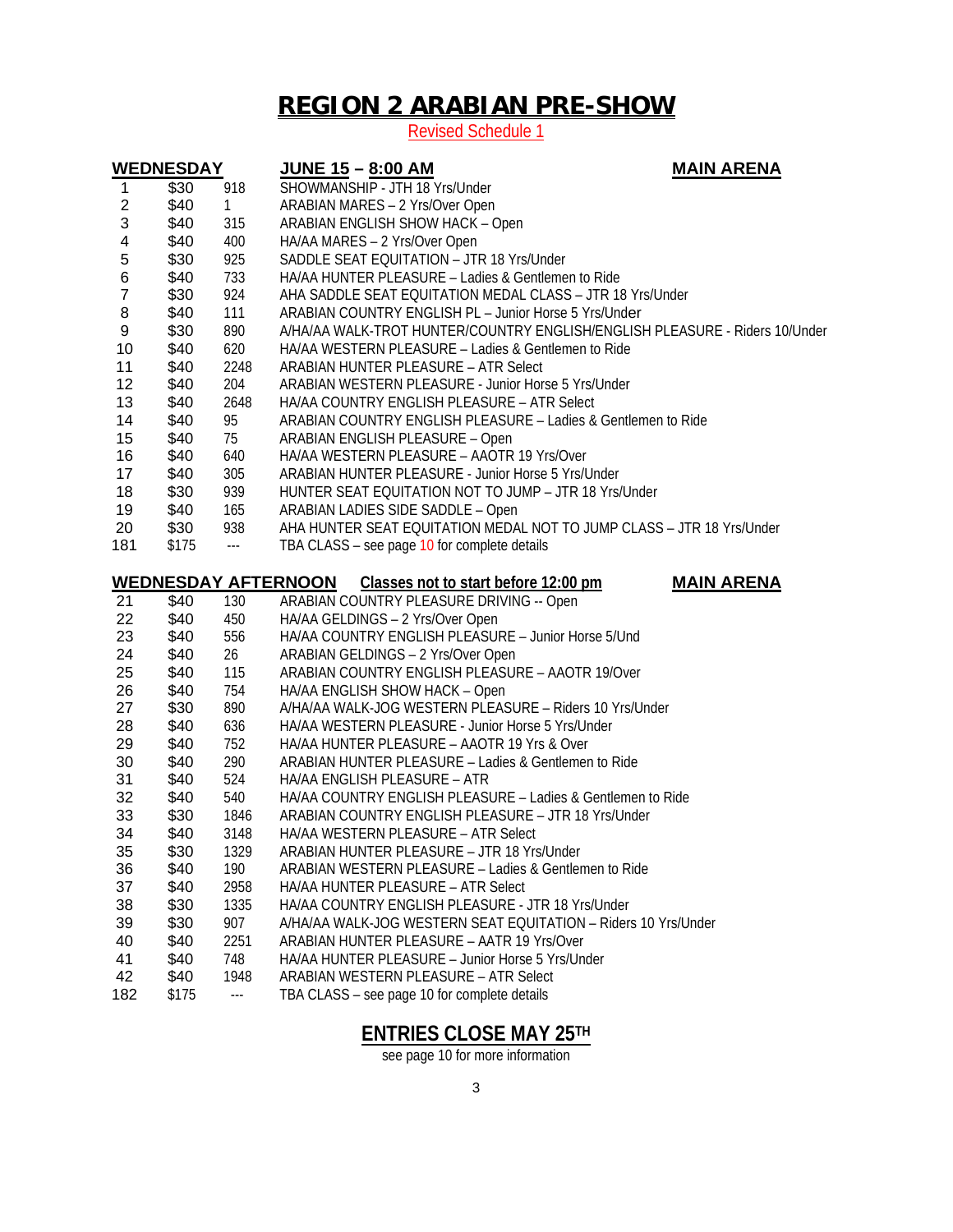# **REGION 2 ARABIAN PRE-SHOW**

#### Revised Schedule 1

|                 | <b>WEDNESDAY EVENING</b> |                | Classes will not start before 6:00 p.m.                                        | <b>MAIN ARENA</b> |
|-----------------|--------------------------|----------------|--------------------------------------------------------------------------------|-------------------|
| 43              | \$40                     | 575            | HA/AA COUNTRY PLEASURE DRIVING - Open                                          |                   |
| 44              | \$40                     | 14             | ARABIAN STALLION BREEDING - 2 Yrs/Over Open                                    |                   |
| 45              | \$40                     | 150            | ARABIAN MOUNTED NATIVE COSTUME - Open                                          |                   |
| 46              | \$40                     | 2651           | HA/AA COUNTRY ENGLISH PLEASURE - AATR 19 Yrs/Over                              |                   |
| 47              | \$40                     | 95             | ARABIAN COUNTRY ENGLISH PLEASURE - Open                                        |                   |
| 48              | \$30                     | 2956           | HA/AA HUNTER PLEASURE - JTR 18 Yrs/Under                                       |                   |
| 49              | \$40                     | 605            | HA/AA LADIES SIDE SADDLE - Open                                                |                   |
| 50              | \$40                     | 1951           | ARABIAN WESTERN PLEASURE - AATR 19 Yrs/Over                                    |                   |
| 51              | \$40                     | 500            | HA/AA PARK HORSE - Open                                                        |                   |
| 52              | \$40                     | 83             | ARABIAN ENGLISH PLEASURE - ATR                                                 |                   |
| 53              | \$40                     | 620            | HA/AA WESTERN PLEASURE - Open                                                  |                   |
| 54              | \$40                     | 1851           | ARABIAN COUNTRY ENGLISH PLEASURE - AATR 19 Yrs/Over                            |                   |
| 55              | \$40                     | 590            | HA/AA MOUNTED NATIVE COSTUME - Open                                            |                   |
| 56              | \$40                     | 2961           | HA/AA HUNTER PLEASURE - AATR 19 Yrs/Over                                       |                   |
| 57              | \$40                     | 60             | <b>ARABIAN PARK HORSE - Open</b>                                               |                   |
| 58              | \$40                     | 3151           | HA/AA WESTERN PLEASURE - AATR 19 Years/Over                                    |                   |
| 59              | \$40                     | 290            | ARABIAN HUNTER PLEASURE - Open                                                 |                   |
| 60              | \$40                     | 560            | HA/AA COUNTRY ENGLISH PLEASURE - AAOTR 19 Yrs/Over                             |                   |
| 61              | \$40                     | 733            | HA/AA HUNTER PLEASURE - Open                                                   |                   |
| 62              | \$40                     | 515            | HA/AA ENGLISH PLEASURE - Open                                                  |                   |
| 183             | \$175                    |                | TBA CLASS - see page 10 for complete details                                   |                   |
|                 |                          |                |                                                                                |                   |
| <b>THURSDAY</b> |                          |                | <u> JUNE 16 – 8:00 A.M.</u>                                                    | <b>MAIN ARENA</b> |
| 63              | \$40                     | 1156           | HA/AA PERFORMANCE HALTER MARES - 3 Yrs/Over ATH                                |                   |
| 64              | \$40                     | 1152           | ARABIAN PERFORMANCE HALTER MARES - 3 Yrs/Over ATH                              |                   |
| 65              | \$40                     | 1146           | HA/AA PERFORMANCE HALTER GELDINGS - 3 Yrs/Over ATH                             |                   |
| 66              | \$40                     | 2078           | ARABIAN PERFORMANCE HALTER GELDINGS - 3 Yrs/Over ATH                           |                   |
| 67              | \$40                     | 2060           | ARABIAN PERFORMANCE HALTER STALLIONS - 3 Yrs/Over ATH                          |                   |
| 68              | \$30                     | 1327           | ARABIAN WESTERN PLEASURE - JTR 18 Yrs/Under                                    |                   |
| 69              | \$40                     | 733            | HA/AA HUNTER PLEASURE - Limit Horse                                            |                   |
| 70              | \$30                     | 907            | A/HA/AA WALK-TROT HUNTER SEAT/SADDLE SEAT EQUITATION -10/Under                 |                   |
| 71              | \$40                     | 90             | ARABIAN ENGLISH PLEASURE - Junior Horse 5 Yrs/Under                            |                   |
| 72              | \$40                     | 208            | ARABIAN WESTERN PLEASURE - AAOTR 19 Yrs/Over                                   |                   |
| 73              | \$40                     | 290            | ARABIAN HUNTER PLEASURE - Limit Horse                                          |                   |
| 74              | \$30                     | 1337           | HA/AA WESTERN PLEASURE - JTR 18 Yrs/Under                                      |                   |
| 75              | \$40                     | 540            | HA/AA COUNTRY ENGLISH PLEASURE - Open                                          |                   |
| 76              |                          |                |                                                                                |                   |
|                 | \$40                     | 309            | ARABIAN HUNTER PLEASURE - AAOTR 19 Yrs/Over                                    |                   |
| 77              | \$40                     | 190            | ARABIAN WESTERN PLEASURE - Open                                                |                   |
| 78              | \$40                     | 531            | HA/AA ENGLISH PLEASURE - Junior Horse 5 Yrs/Under                              |                   |
| 79              | \$40                     | 1848           | ARABIAN COUNTRY ENGLISH PLEASURE - ATR Select                                  |                   |
| 80              | \$40                     | 733            | HA/AA HUNTER PLEASURE - Mares & Geldings                                       |                   |
| 81              | \$40                     | 759            | HA/AA ENGLISH SHOW HACK - ATR                                                  |                   |
| 82              | \$40                     | 956            | UPHA ARABIAN BREEDS CHALLENGE CUP - JTR 17 Yrs/Under                           |                   |
| 184<br>90       | \$175<br>\$20            | $\overline{a}$ | TBA CLASS - see page 10 for complete details<br>LEAD LINE - Riders 2 - 6 Years |                   |

## **ENTRIES CLOSE MAY 25TH**

see page 10 for more information